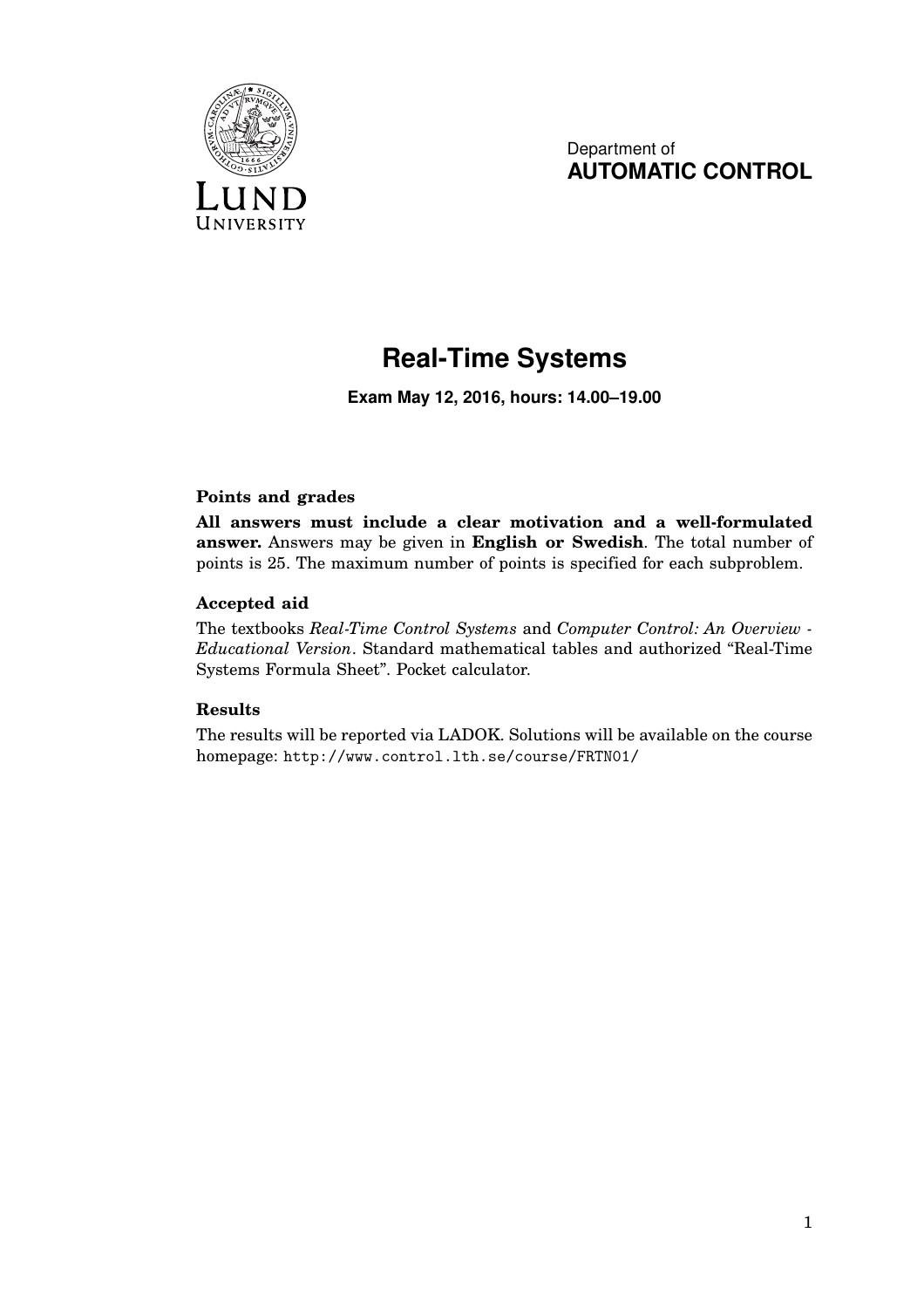**1.** An industrial process with a long transport delay is described by the continuoustime transfer function

$$
G(s) = \frac{1}{(1+10s)^2}e^{-30s}
$$

- **a.** Discretize the process using zero-order hold with the sampling interval  $h =$ 1 and write down the resulting discrete-time transfer function  $H(z)$ . (2 p)
- **b.** What is the order of the discrete-time system? Is the discrete-time system stable?  $(1\text{ p})$
- **2.** Haeley Hacker has implemented a real-time application with three critical common resources R1, R2 and R3 protected by mutual exclusion semaphores accessed by three different processes P1, P2 and P3. The critical sections in the three processes are accessed through the following statements:

| P1                 | P2                     | P3                |
|--------------------|------------------------|-------------------|
| Wait(R1);          | Wait(R2);              | Wait(R3);         |
| Wait(R2);          | Wait(R3);              | Wait(R1);         |
| // Using R1 and R2 | // Using $R2$ and $R3$ | //Using R1 and R3 |
| Signal(R2);        | Signal(R3);            | Signal(R1);       |
| Signal(R1);        | Signal(R2);            | Signal(R3);       |
|                    |                        |                   |

Do you see a problem with this solution? If so, explain why and suggest an implementation avoiding the problem.  $(2 p)$ 

**3.** The workers at Maggie's farm have become tired of sorting the cattle every day. With the aid of an engineering student from Lund, they have constructed an automatic sorting and milking pen (Swedish: *fålla*). The logic that controls the pen has been implemented in JGrafchart, see Figure 1.

The system sorts the cattle based on their age and gender. When an animal enters the pen, AnimalInPen is activated. The gender and age sensors are read, setting the variables FEMALE (Bool) and AGE (Real). The animal is then placed in a category and an appropriate action is taken.

The control system has the following inputs:

- AnimalInPen is active when there is an animal in the pen.
- ReadGender reads the gender of the animal.
- ReadAge reads the age of the animal.

The system has the following outputs:

- Milking activates the milking machine.
- ReleaseGateOpen opens the gate to the pasture.
- AbattoirGateOpen opens the gate leading to the abattoir.
- **a.** Describe (in words) how the animals are sorted and what action is taken for each category.  $(1\text{ p})$
- **b.** Maggie's brother, who is the supervisor at the farm, thinks that there is a flaw in the logic. Change the logic of the program so that female cattle older than 10 years are sent to the abattoir. No structural changes to the program should be performed.  $(1 \text{ p})$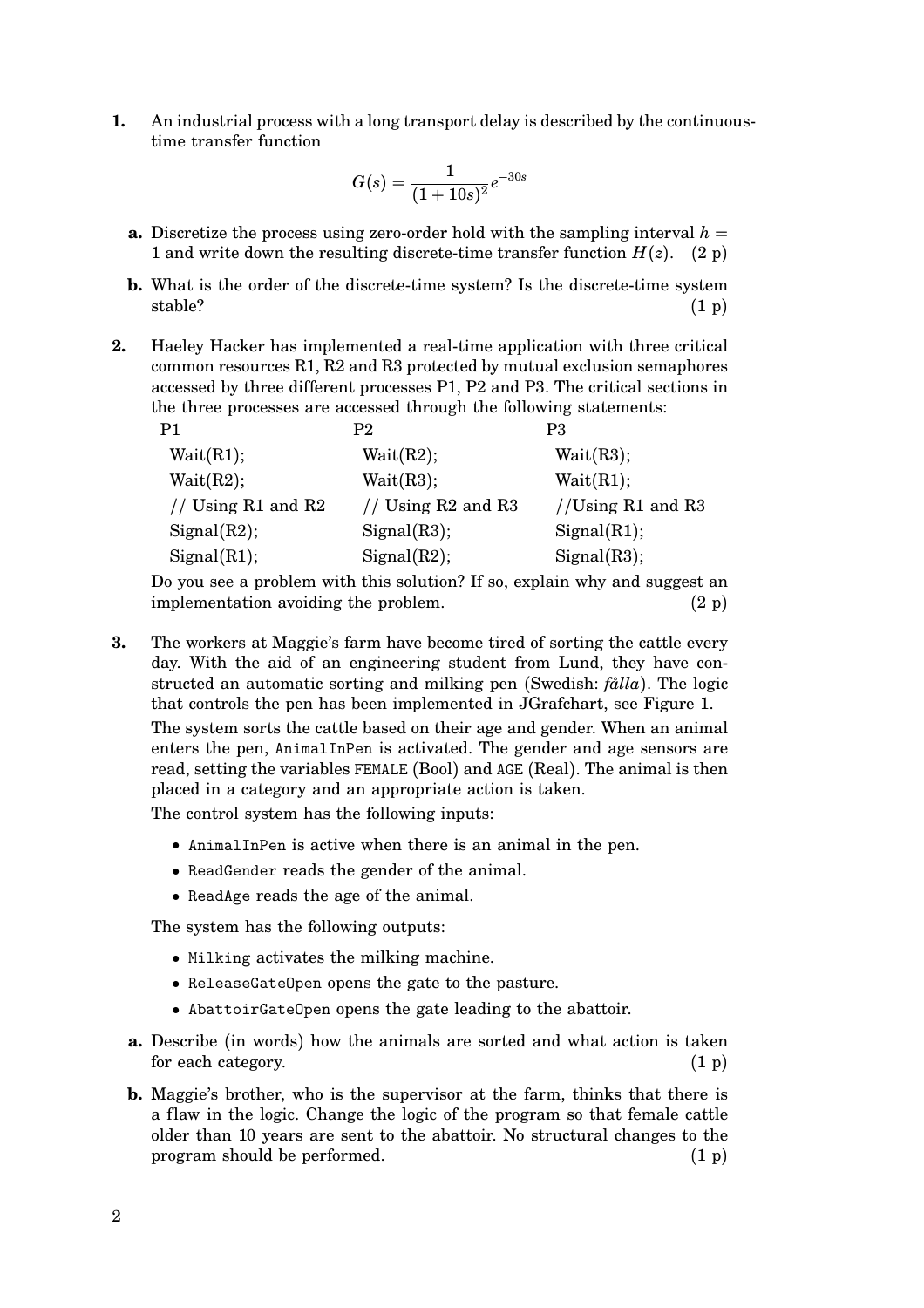

Figure 1 JGrafchart program in Problem 3 3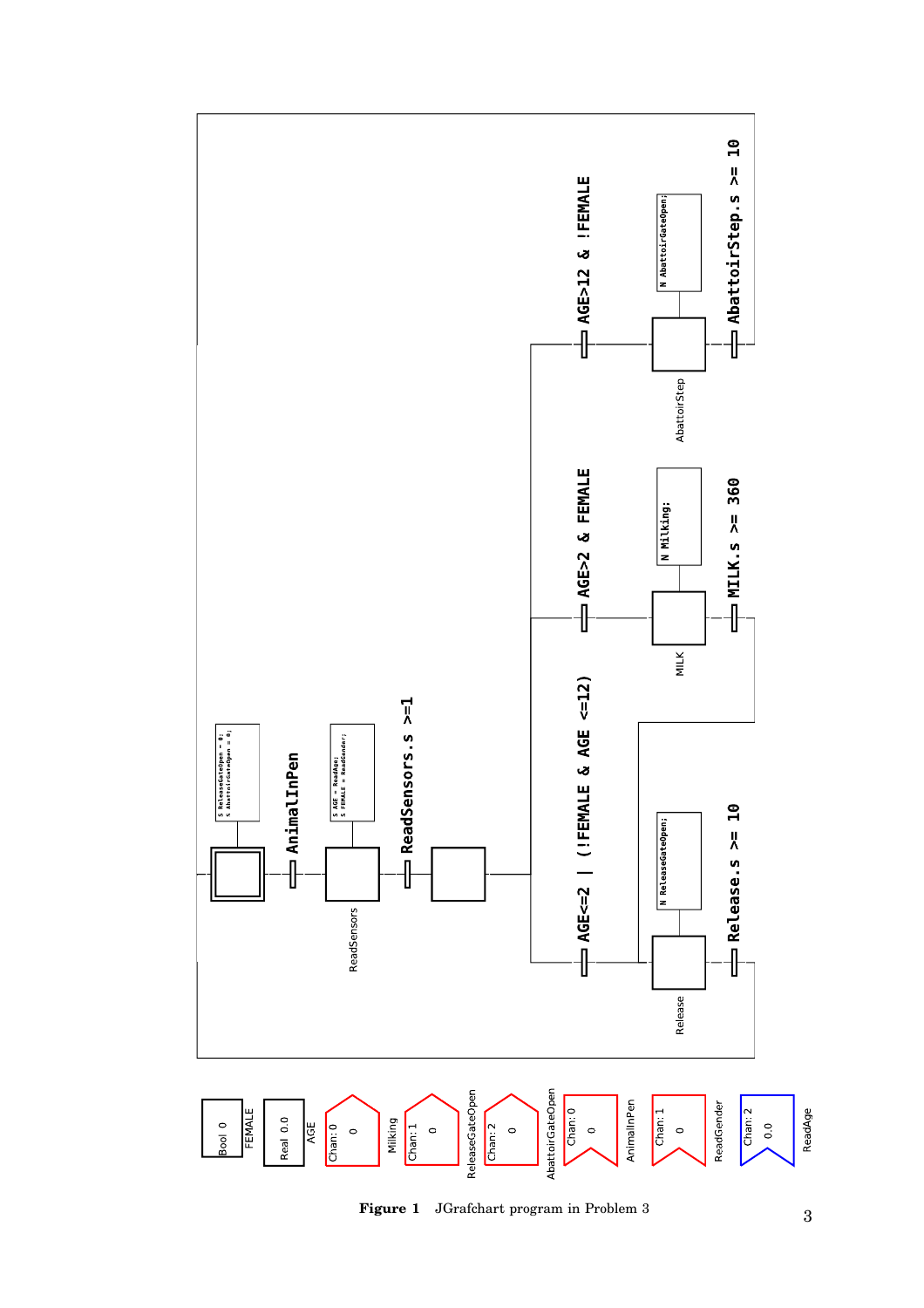**4.** Consider the following control application. Three classes are involved: Regul, Opcom, and Refgen. Regul implements the controller, Opcom implements a Swing-based GUI, and Refgen calculates the reference signal. There are also three threads involved; the Regul thread, the Refgen thread, and the Swing event-dispatching thread within Opcom. Refgen needs to pass information concerning the current reference signal to Regul. Similarly, Opcom needs to pass new controller parameters to Regul.

Consider the following two implementations. Implementation 1 uses two monitors: ReferenceMonitor and ParameterMonitor. The two monitors are implemented as inner classes inside the Regul class. The ReferenceMonitor has two synchronized methods: setRef and getRef. The method setRef is called from the unsynchronized method setRef of Regul, which is called by the Refgen thread. The Regul thread calls getRef to extract the reference value. Similarly, the ParameterMonitor has the two synchronized methods setParameters and getParameters. The method setparameters is called from the unsynchronized method setParameters of Regul, which is called by the Swing event-dispatching thread. The Regul thread calls getParameters to extract the new parameters.

In Implementation 2 the setRef, getRef, setParameters, and getParameters are instead all implemented as synchronized methods of Regul. No separate inner classes are used to implement the monitors.

What is the difference between these two implementations from a synchronization/blocking point of view? Which solution is the best from a synchronization/blocking point of view? (2 p)

**5.** Consider the system

$$
x(k+1) = \begin{bmatrix} 0.5 & 0 \\ 1 & 0.9 \end{bmatrix} x(k) + \begin{bmatrix} 0 \\ 1 \end{bmatrix} u(k)
$$

$$
y(k) = \begin{bmatrix} 0 & 1 \end{bmatrix} x(k)
$$

- **a.** Design a state feedback controller  $u(k) = -Lx(k) + l_r r(k)$  such that the poles of the closed-loop system are located in 0.5 and that the static gain from  $r$  to  $y$  is equal to 1. (2 p)
- **b.** Design a predictor-form observer with both poles located at  $1/4$ . (1.5 p)
- **6.** Consider the set of tasks in Table 1, where *T* denotes the task period, *D* denotes the deadline and *C* denotes the execution time of the task.
	- **a.** Assign a priority to each task according to the Rate Monotonic Scheduling (RMS) principle, and check whether the tasks will meet their deadlines using the approximate, utilization-based schedulability condition.  $(1 p)$

| Task name | T | D | ( !         |
|-----------|---|---|-------------|
|           | 3 | 3 |             |
| в         | 5 | 5 | $\mathbf 2$ |
| 0         | 9 | 2 | 0.5         |

**Table 1** The task set in Problem 6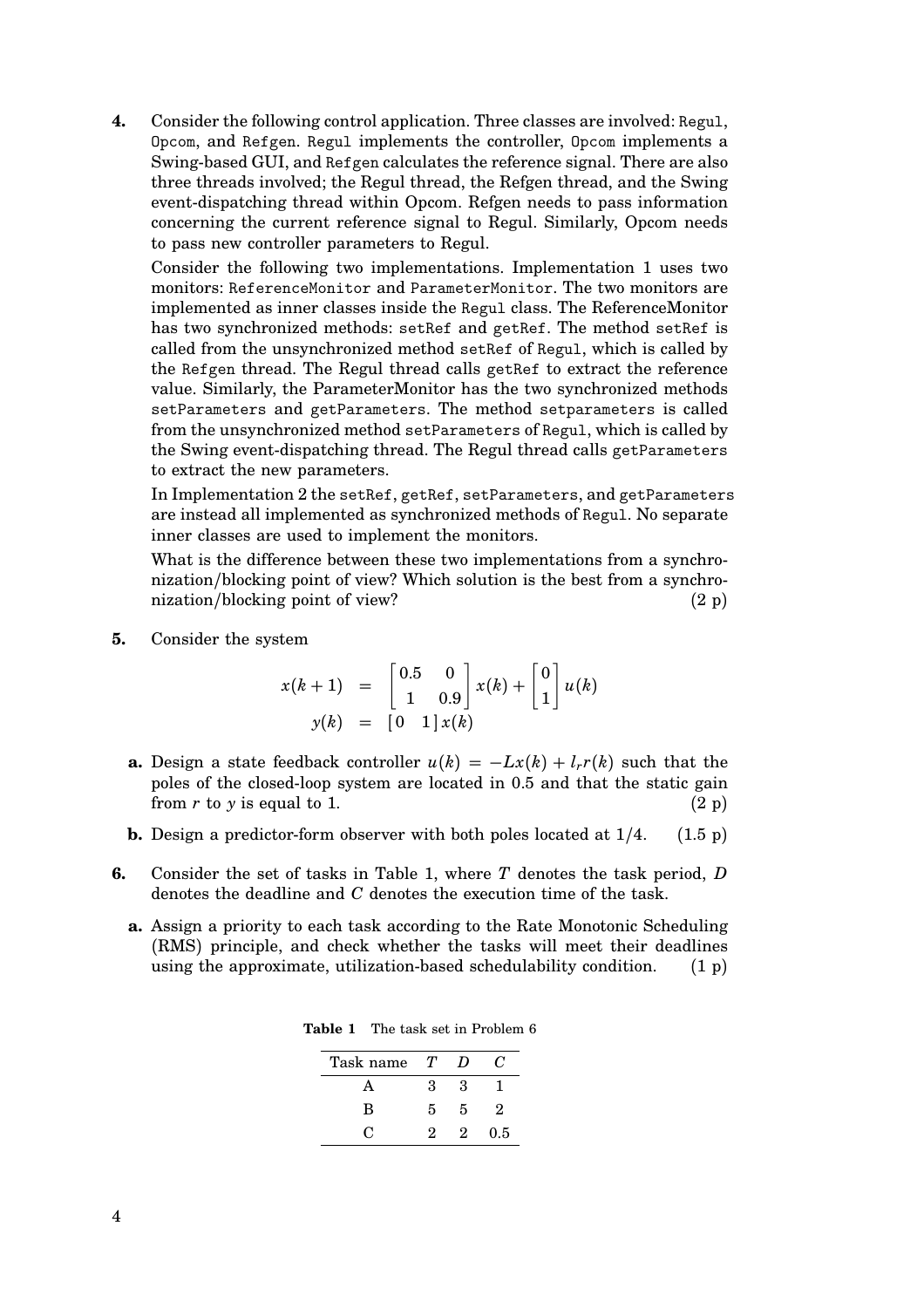- **b.** Check whether the task set is schedulable using response time analysis and assuming RMS priority assignment. (2 p)
- **c.** Draw the execution schedule for the task set assuming RMS and that all tasks are released simultaneously. Draw the schedule for the full hyper- $\text{period.} \tag{2 p}$
- **d.** Is the task set schedulable using the Earliest Deadline First (EDF) schedul- $\log$  algorithm? (1 p)
- **7.** A stable continuous-time controller for a chemical plant is given (using the differentiation operator  $p = \frac{d}{dt}$ ) by the equations

$$
v(t) = \frac{s_1 p + s_0}{p^2 + r_1 p + r_0} y(t)
$$
 (1)

$$
u(t) = \gamma(t)v(t) + Ky(t)
$$
\n(2)

where  $\gamma(t)$  is an unknown and time-varying parameter. A simple estimator of  $\gamma$  has the form

$$
\gamma(t) = \int_0^t \beta(y(\tau))d\tau \tag{3}
$$

where  $\beta$  is a known function of the output *y*.

**a.** Discretize the controller given by the equations  $(1)$ – $(3)$  using the sampling interval *h* and the forward differences method.

 $(2.5 p)$ 

**b.** The performance of the discretized controller was considered somewhat unsatisfactory, since the resulting controller became unstable for the chosen parameters. Someone suggested that you use Tustins's method instead. Explain why this is a better option than forward differences in this case.

(0.5 p)

**8.** A linear, sampled-data description of a DC servo process is given by

$$
x(k+1) = \underbrace{\begin{pmatrix} 0.75 & 0 \\ 0.25 & 1 \end{pmatrix}}_{\Phi} x(k) + \underbrace{\begin{pmatrix} 0.25 \\ 0.0625 \end{pmatrix}}_{\Gamma} u(k)
$$

You would like to simulate the process using a C program running on a small microcontroller without support for floating point arithmetics. Assume the following design specifications:

- The input  $u$  and the states  $x_1$  and  $x_2$  are represented by integers. It is known that the input can only take values in the range [−256, 255].
- All calculations in the C program, including intermediate calculations, should be carried out using 16-bit integers (type int16\_t).
- No variables, including intermediate results, should be allowed to overflow. Rather, they should be saturated.
- **a.** What is the smallest (constant) number of fractional bits needed to represent the coefficients in the  $\Phi$  and  $\Gamma$  matrices using fixed-point representation without round-off errors? Use this number and convert the coefficients to fixed-point representation. (1 p)